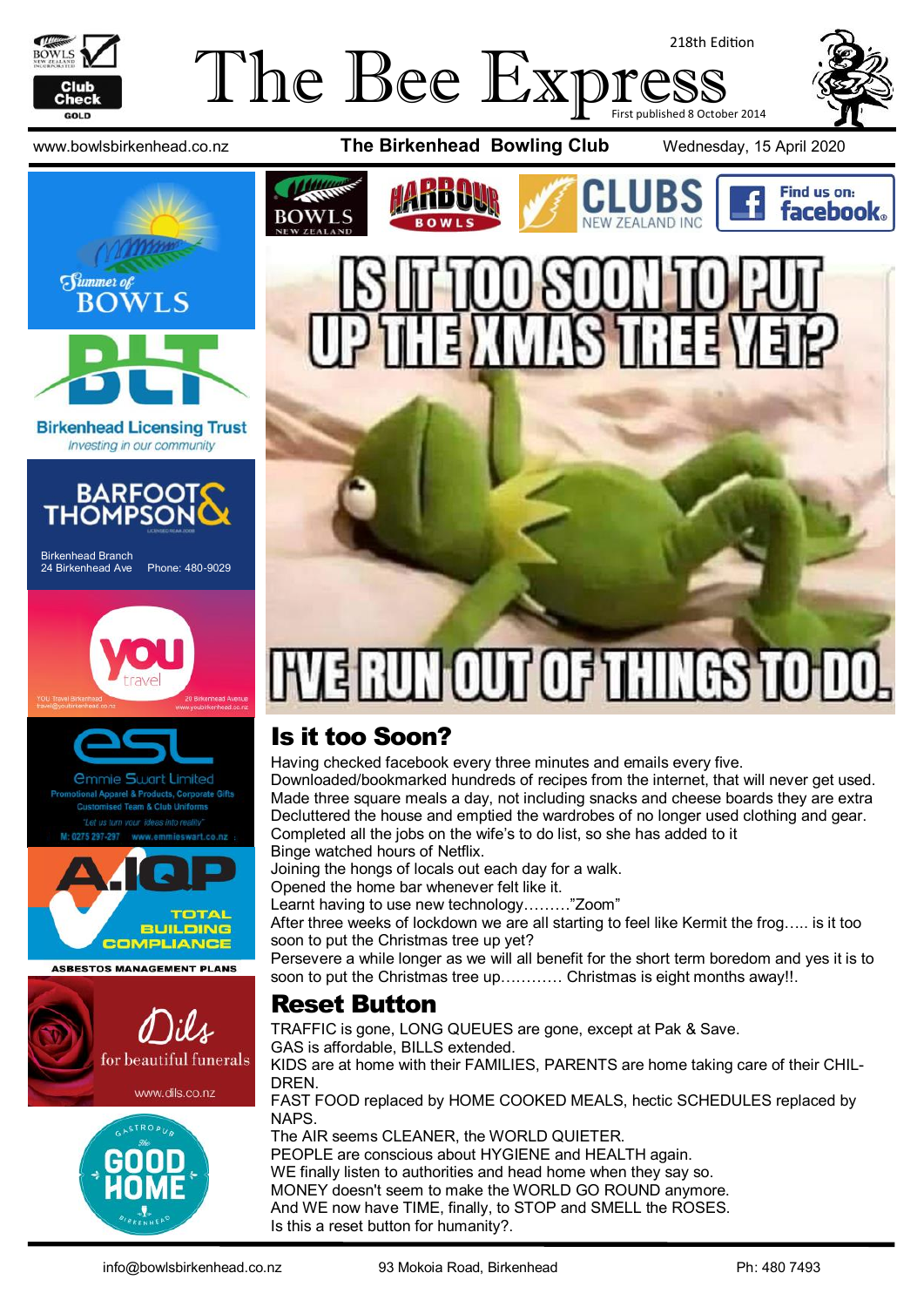Congratulations Ann Lepper



www.wheelsonwairau.co.nz







180 Mokoia Road, Birkenhead Open: Mon - Sun 7.00am - 10.00pm





2 Rangatira Road, Birkenh





www.bowlsbirkenhead.co.nz **The Birkenhead Bowling Club** Wednesday, 15 April 2020

**Healthline:** Free health advice and information, anytime – [0800 611 116](tel:0800611116)

*If you or anyone you know is struggling with the lockdown you can call or text 1737 – free, anytime, 24 hours a day, 7 days a week – to talk with a trained counsellor.*

### Green Care Back

After nearly three weeks of been banned under the government's lockdown rules sensibility has won. Green Keepers are finally able to get back onto the greens although in a limited capacity but enough to ensure our greens stay in good shape.

From Tuesday 14th April urgent maintenance of turf and care for plants in nurseries will be permitted under Alert Level 4 restrictions.

Maintenance providers should adhere to the following guidance. In doing so, operators and owners will need to form a judgment as to: (1) how best to apply the guidance to their particular circumstance; and, (2) which of their maintenance activities are genuinely urgent. Operators are expected to minimise maintenance during Alert Level 4.

Further details and information can be found on Bowls New Zealand's website "Greenkeepers Guidelines, 14 April". Thanks must go to Bowls New Zealand's for ensuring we are able to at least maintain our greens in this time of uncertainty.

# Dealing with the Shutdown

#### *By Sandy Cleghorn*

Hi to you all - I hope you are all well and obeying the lovely Jucinda's recommendations and are still sane. Here is how I'm dealing with it:

I've just been talking about this with the microwave and the toaster while drinking a beer, and all of us agreed that things are bad. I didn't mention anything to the washing machine as she puts a different spin on everything. Certainly not the fridge as he is acting cold and distant. In the end the iron calmed me down as she said everything will be fine, no situation is too pressing. The vacuum cleaner was very unsympathetic...he told me to go suck it up. The fan was more optimistic and said it would soon blow over. The toilet looked a bit flushed when I asked its opinion but the door knob told me to get a grip. The front door said I was unhinged and the curtains told me to...yes you guessed it...pull myself together. Stay safe and look after yourselves.

*Editor's note: Sandy has been holed up in Bert Sutcliffe Retirement Village for the past four weeks. Sharron, his wife, is praying for the lockdown to finish soon.*

# Keep Safe

#### *Received from Ray Smythe (4/4/20)*

Hi this weekend was to be our much looked forward to yearly sojourn to the Birkenhead seafood tournament. Sadly circumstances have dictated otherwise. Hopefully we can make up for this in the future. In the meantime we wish all at Birkenhead a safe and healthy time over this trying period. Keep safe.

Ray Smythe, Deb Salt, Brian+Di Calvert.

### Scottish Shortbread

Those trying their hand at a spot of baking during the lockdown here is BNH Centre President Maureen Taylor's mother's Shortbread recipe.

6oz Butter (recipe says unsalted but I don't mind salted) 2oz Caster Sugar

Cream ingredients together then add:-

6oz Plain Flour – sifted

2oz Semolina - sifted

Mix to a stiff dough like consistency, turn out onto floured board and either roll out (or I use my hands) to flatten it. I use a small scone cutter for mine.

Bake in cool oven – 150 – 160°C for about 30 minutes. I use baking paper to put them on.



Just out of the oven, sprinkled with caster sugar

*Editor's note: having given up on baking after numerous failed attempts during the lockdown, this recipe raised a smile as it came out so good I actually baked this twice!.*

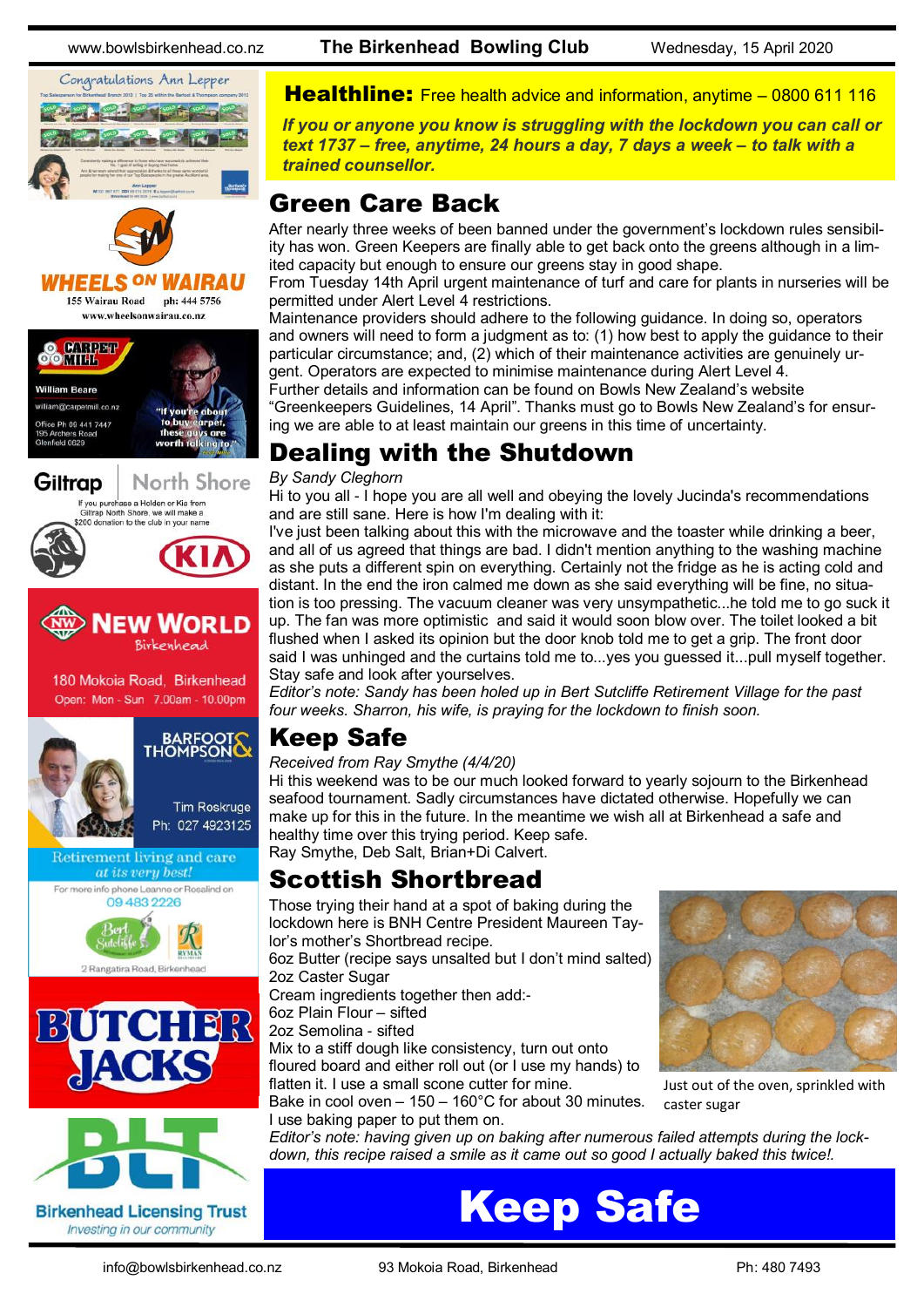

#### "The Dog House"

*The second instalment of our weekly "lock-down" column by Mike Cartwright.*  I thought I had seen a bit of life at 35....but then I joined a bloody bowls club. I left New Zealand when I was 18, travelled the world, spent 12 years working for the police in London and Auckland and nothing was going to surprise me...well I was wrong. Joining Browns Bay was like being cast back into the dark ages and it bought me screaming back down to earth when I realised, that these pockets of our community still existed. My second week at the club had me scratching my head when I had just finished a twohour practice session and was sitting on my own having a beer. A few of the old heads of the club, who will remain nameless were propped up at a leaner putting the world to right. As I was about to take another sip of my Speight's Dark there was a knock at the glass door and there stood a diminutive old lady who had a petrified look on her face as if she was about to be read her last rights. The lads on the table looked at her and then returned to their drinks. The old dear stood outside and I wondered what the heck was going on. I got up and staggered over to the door and opened it. "Do you want to come in" I said. She glanced at me and then over my shoulder at one of the guys at the leaner. "Oh no its okay" she quivered "I'm just here to pick someone up". The poor old thing waited outside for 10 minutes until one of that "leaner" crew, finished his beer, got up and walked out to

the car with her. It was an eye-opener for me but as I found out later that was pretty much the "norm" for bowling clubs in the 90's. I ignored the "leaner" mentality at Browns Bay, I just made sure I didn't sit on someone's stool otherwise I was going to be banished with that old lady to the

"Doghouse". Talking of the Doghouse they did me pretty well on 21 second star-weed greens. Phil Corric was a master of looking after them and it was a pleasure to go down there after work every day for two hours of practice,

even though my aim point was about three



Mike Cartwright enjoying a bit of relax time during the lockdown with old friend Jimmy Beam.

rinks either side. At the time Browns Bay was a flourishing club with one of their senior highlights being their Invitation Pairs in January. Tony Stratton (Taddie), Ray Menzies and co use to run it and they somehow ended up with a total prize pool of \$20,000. That prize pool had guys coming from all over the place, including Australia. One player, Lou Newman, came with a particular reputation and with his son Adam went on to win it. Lou was to become a good friend of mine a few years later and effectively taught me how to play bowls.... but that's for later.

I had a bit of junior success at Browns Bay. I teamed up with an ex-cop by the name of Mike Crawford. I met Mike a few years earlier when I was working at the Department of Internal Affairs managing the pornographic videos at your local Video Ezy store. He was a DI in the Auckland Vice Squad. Mike had joined a year earlier and took me on as a lead. Our arch enemies were Bruce Shand and Alf Smith who had joined the same year as Mike. Both took great delight in taking the piss out of my old bowls.... back then you were useless if you didn't have a set of ABT 2000's in your hand. It's safe to say that Bruce and Alf tended to get the better of us, but we did steal a couple of pairs and fours championships off them. We eventually teamed up with them in their last year as juniors as none of us could go on and win a centre junior title. We ticked that box by beating a young Bart Robertson.